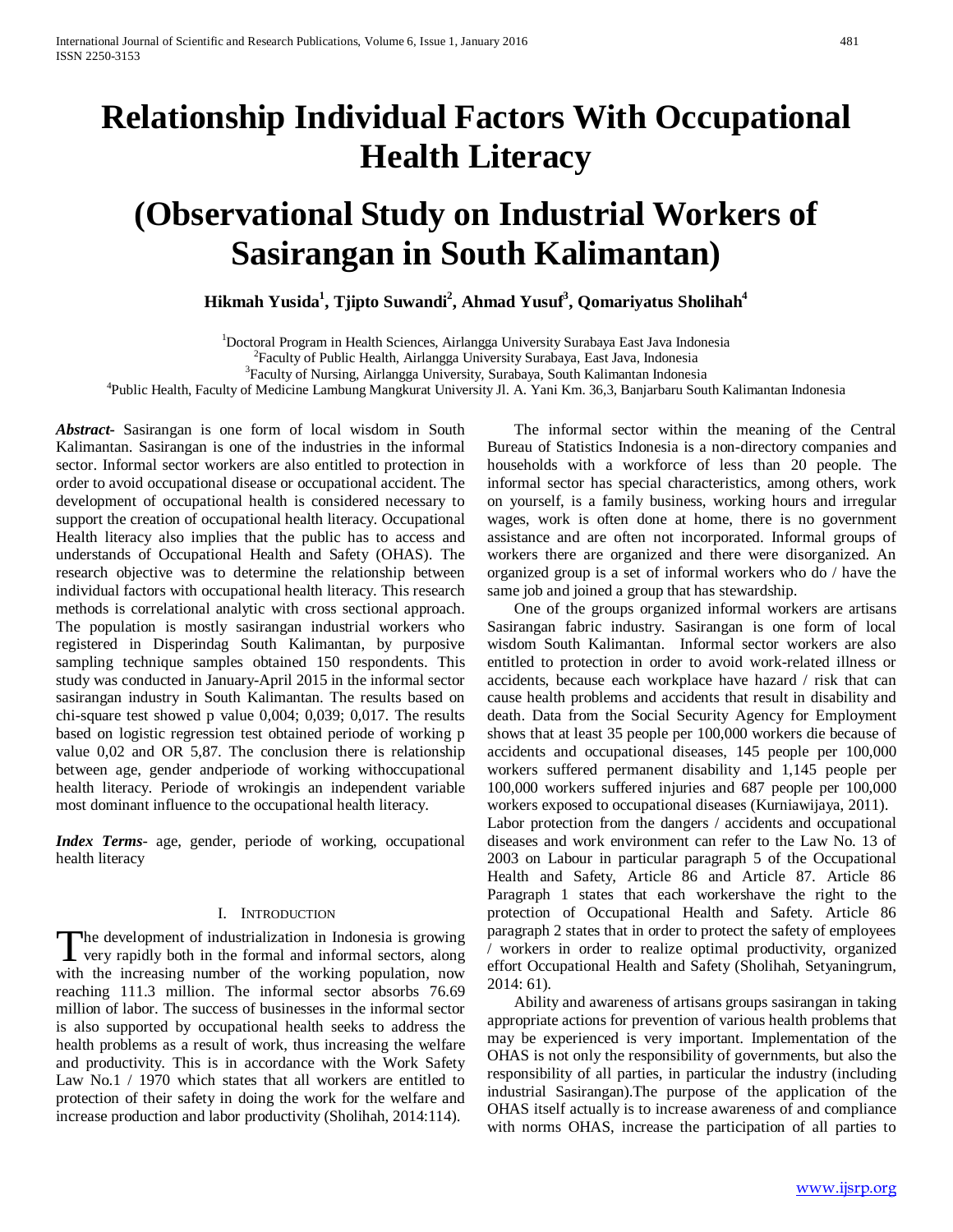optimize the implementation of OHAS culture of each business activity and the realization of OHAS culture or a culture of safety. Safety culture is very important because many accidents occur due to a lack of concern for safety. Awareness of the importance of safety would affect the safety of workers, communities and the environment (Sholihah dan Kuncoro, 2014).

 The development of occupational health is considered necessary to support the creation of self-efficacy and occupational health literacy or public knowledge about health issues, interpretation of health information and other matters related to health communication. Occupational Health literacy also implies that the public has access and understand about OHAS, various types of occupational diseases and prevensinya, anticipation health hazards and occupational health and safety culture. Furthermore, after quite understand the community will be able to utilize the knowledge of craftsmen K3 in decisions or actions relating to occupational health and then hoped that working people are willing to communicate or advocate of K3 to others (Nutbeam, 2000, Notoatmodjo, 2005, Sholihah dan Kuncoro 2014).

 Based on initial surveys found how the incident and accident nearly ever experienced workers in fabric production process unit Sasirangan them slip as slippery floors, exposed to chemicals, splashed hot water, tripped, hit stuff, sewing needles, respirable dust cloth and so on. Based on the above research to determine the relationship of the individual factors with occupational health literacy.

## II. RESEARCH METHODS

 This study was an observational analytic study with cross sectional approach. The population in this study are mostly owners of labor and industrial workers Sasirangan registered in the Department of Industry and Trade of South Kalimantan. Samples in this study are some workers and owners of industrial work Sasirangan in Banjarmasin, Banjarbaru and Banjar Regency, with the following criteria to be co-operative, can read and write, can communicate well and are willing to participate in the study, so we get a sample of 150 respondents.

 Instrumentsin this studyis a spreadsheet (identity data and questionnaire), accompanied by the approval of the subject of research which contains the demographic characteristics of the owner of the work and workers who become respondents, including age, gender and periode of working. Questionnaires were distributed to respondents to measure the Occupational Health Literacy respondents include Access, Understand, Use to Decision making, Advocacy. Then the score calculation results

of the interpretation given by the criteria used, ie either, if the percentage of between 76-100%; enough if the results obtained percentages between 56-75%; and less if the results obtained percentage <56%. Data were analyzed using chi square test with an alpha of 95%, followed by logistic regression analysis to multivariate analysis. This study was conducted in January-April 2015 the craftsmen Sasirangan in South Kalimantan.

# III. RESULT

# **Univariate Analisys**

 Based on Table 1 it can be seen that the respondents divided into two parts, namely 25.3% aged late teens and 74.7% aged adults most of the respondents were female were 124 respondents (82.7%), the majority of respondents have a periode of working  $\geq 5$  years were 116 respondents (77.3%) and the majority of respondents have a good occupational health literacy as much as 84 respondents (56%).

# **Table 1. Overview of Age, Gender, Periode of Working and Occupational Health Literacy in Sasirangan Craftsmen in South Kalimantan**

| Age                                        | Total        | <b>Percentage</b>        |  |  |
|--------------------------------------------|--------------|--------------------------|--|--|
| Late Teenagers                             | 38           | 25,3                     |  |  |
| Adult                                      | 112          | 74,7                     |  |  |
| Gender                                     | Total        | <b>Percentage</b>        |  |  |
| Male                                       | 26           | 17,3                     |  |  |
| Female                                     | 124          | 82,7                     |  |  |
| <b>Periode of Working</b>                  | Total        | <b>Percentage</b>        |  |  |
| $(<5$ years)                               | 34           | 22,7                     |  |  |
| $(\geq 5$ years)                           | 116          | 77,3                     |  |  |
| <b>Health</b><br>Occupational<br>Literacry | <b>Total</b> | <b>Percentage</b><br>(0) |  |  |
| Good                                       | 110          | 73.3                     |  |  |
| Less                                       | 40           | 26,7                     |  |  |
| Total                                      | 150          | 100                      |  |  |

#### **Bivariate Analisys**

 The results using chi-square test showed there is relationship between age, sex, periode of working with occupational health literacy on Sasirangan Craftsmen in South Kalimantan, because the p-value  $< 0.05$ , as shown in Table 2.

**Table 2. Relationship Age, Gender, Periode of Working with Occupational Health Literacy in Sasirangan Craftsmen in South Kalimantan**

| Age           | <b>Occupational Health Literacy</b> |               |      | Total         |        |               |                |
|---------------|-------------------------------------|---------------|------|---------------|--------|---------------|----------------|
|               | Good                                | $\frac{6}{6}$ | Less | $\frac{0}{0}$ | Jumlah | $\frac{0}{0}$ | <b>P</b> Value |
| Late Teenager | 34                                  |               |      |               | 38     | 100           |                |
| Adult         | 76                                  |               | 36   |               | 112    | 100           | 0.044          |
| Total         | 10                                  |               | 40   |               | 150    | 100           |                |
| Gender        | <b>Occupational Health Literacy</b> |               |      |               | Total  |               | <b>P</b> Value |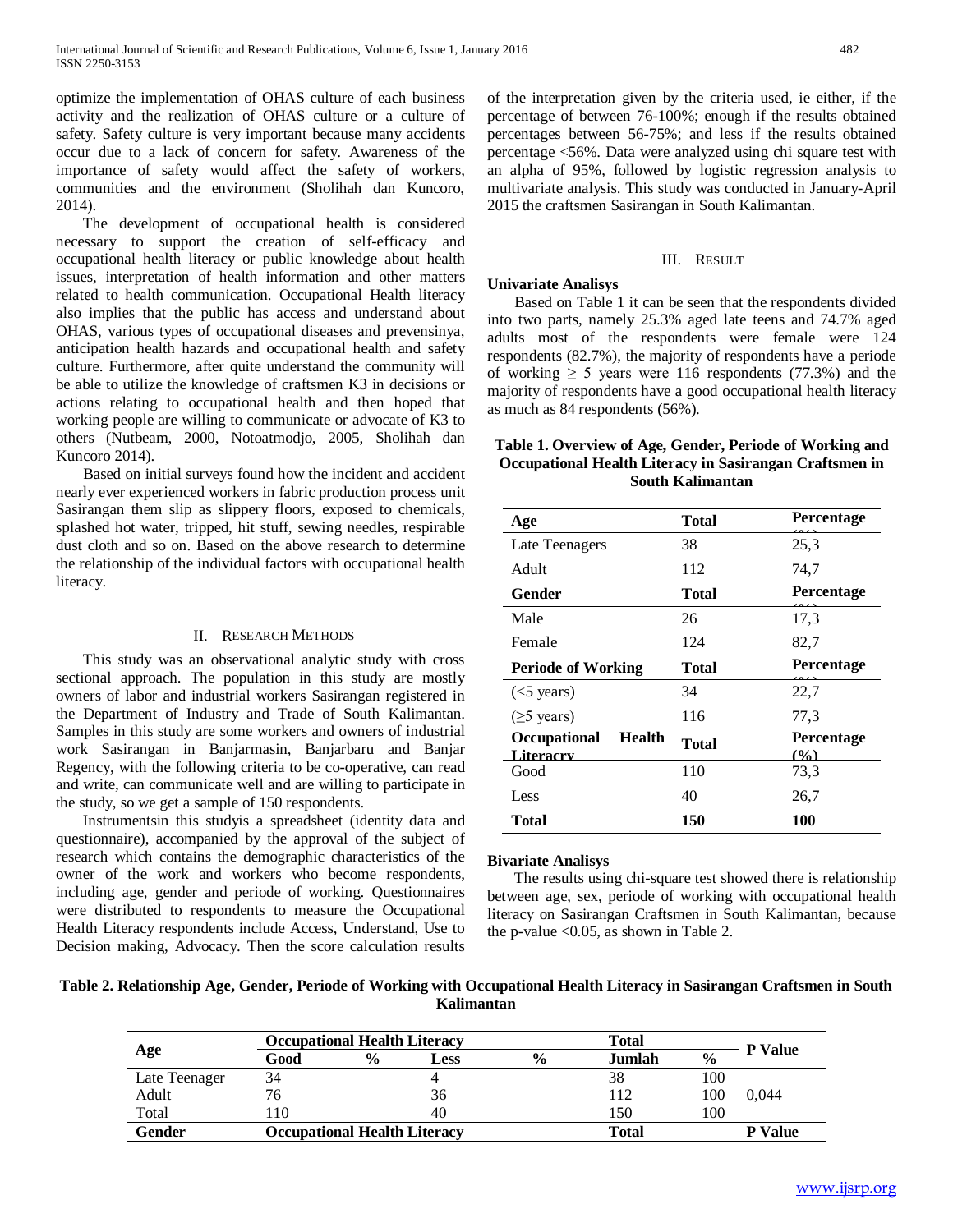International Journal of Scientific and Research Publications, Volume 6, Issue 1, January 2016 483 ISSN 2250-3153

|                |    | Good | $\%$ | <b>Less</b>                         | $\frac{6}{6}$ | Jumlah       | $\frac{6}{9}$ |                |
|----------------|----|------|------|-------------------------------------|---------------|--------------|---------------|----------------|
| Male           |    | 20   |      | b                                   |               | 26           | 100           |                |
| Female         |    | 90   |      | 34                                  |               | 124          | 100           | 0,039          |
| Total          |    | 110  |      | 40                                  |               | 150          | 100           |                |
| <b>Periode</b> | of |      |      | <b>Occupational Health Literacy</b> |               | <b>Total</b> |               | <b>P</b> Value |
| <b>Working</b> |    | Good | $\%$ | <b>Less</b>                         | $\%$          | Jumlah       | $\%$          |                |
| $<$ 5 years    |    | 20   |      | 14                                  |               | 34           | 100           |                |
| $\geq$ 5 years |    | 90   |      | 26                                  |               | 116          | 100           | 0.017          |
| Total          |    | 110  |      | 40                                  |               | 150          | 100           |                |

### **Multivariate Analisys**

 Several independent variables associated with the dependent variable is the variable age, gender and periode of working together included in the calculation of logistic regression method Enter. periode of working is the independent variable most dominant influence with occupational health literacy with the following result:

# **Table 3. Relationship Age, Gender, Periode of Working with Occupational Health Literacy in Sasirangan Craftsmen in South Kalimantan**

|                             |       | Wald  |       | Exp(B) | $95\%$ CI for EXP (B) |       |  |
|-----------------------------|-------|-------|-------|--------|-----------------------|-------|--|
| <b>Independent Variable</b> |       |       | Sig   |        | Lower                 | Upper |  |
| Age                         | 1.380 | 7.074 | 0.01  | 3.934  | 1.453                 | 2,764 |  |
| Gender                      | 0.993 | 2.899 | 0.086 | 2.454  | 0.786                 | 7.477 |  |
| Periode of Working          | 0,293 | 2.899 | 0.02  | 5.870  | 2,786                 | 5,567 |  |

### IV. DISCUSSION

 The results using chi-square test showed there is relationship between age and occupational health literacy on sasirangan workers in South Kalimantan, because the p-value <0.05. This is in line with research Shiddiq, et al in 2013, which states that a person's age affect the efforts made to prevent accidents. Age factor has a direct relationship with the logic of thinking and a person's knowledge. Controlling psychic ability can reduce the occurrence of accidents, the age will be more rational, more and more able to control the behavior of harmful emotions (Shiddiq, et.al, 2013).

 Age has a significant influence on the incidence of workplace accidents. Dauly argued that accidents generally occur most frequently between the ages of 17 and 29 years, then going down after reaching its lowest point at the end of 60 years and 70 years (Dauly, 2010). Based on the research results can be seen that most are classified as adult age were 112 respondents (74.7%). Results of this study are also consistent with research Handy, Wibowo and Syriac in 2010, the study concludes that there is a relationship between age and working accident on workers. The results showed the younger age group were injured at work is higher, this was due to the negligence and carelessness of his job due to lack of experience or hours of work that has (Handayani, et.al, 2010).

 The results using chi-square test showed there is relationship between gender with occupational health literacy on sasirangan workers in South Kalimantan, because the p-value> 0.05. This study is in line with the results of the 2008 study Jawawi that there is a relationship between the sexes with the rate of work accidents with a p-value  $= 0.017$ . According to research Jawawi 2008 female sex workers with more frequent accidents. This is due to the men and women have different physical and psychic,

so the analysis of workplace accidents always see sex as an important part. Differences between men and women can be seen from the physical ability of the muscle, endurance, posture and so on. So it will be able to relate to a particular workplace accidents (Siregar, 2014).

 Women workers are considered likely to have physically weaker than male workers. Besides working women have other responsibilities as housewives so as to cause them less focused in working and may affect minor accidents occur more frequently. More over men and women have different physical and psychic, so the analysis of workplace accidents always see sex as an important part (Siregar, 2014).

 The results showed there is relationship between periode of working with occupational health literacy on sasirangan workers in South Kalimantan, because the p-value  $\langle 0.05$ . This is in line with research Demak 2014, which states there is a relationship between the periode of working with the prevention of occupational accidents, where the period of time a person will work more and allow towork safer (Demak, 2014). Longer periode of working will provide experience and a better knowledge workers about its work (Shiddiq, 2013). Most respondents in this study have a long periode of working ie > 2 years 23 respondents (76.7%). According Suma'mur 1996 periode of working relationships and experience to the scene of the accident is difficult to draw conclusions because of the different factors that influence the occurrence of accidents. Workers who are experienced and have long wrestle the job will be easier in the knowledge of the environment so that more careful in work (Suma'mur, 1996).

 The results are consistent with the results of research conducted by Anita in 2006, that the accident occurred at the workers with new working period due to new workers less careful in work (Anita, 2006). Maulita research results in 2006, also showed that workers who have a long working life tends to